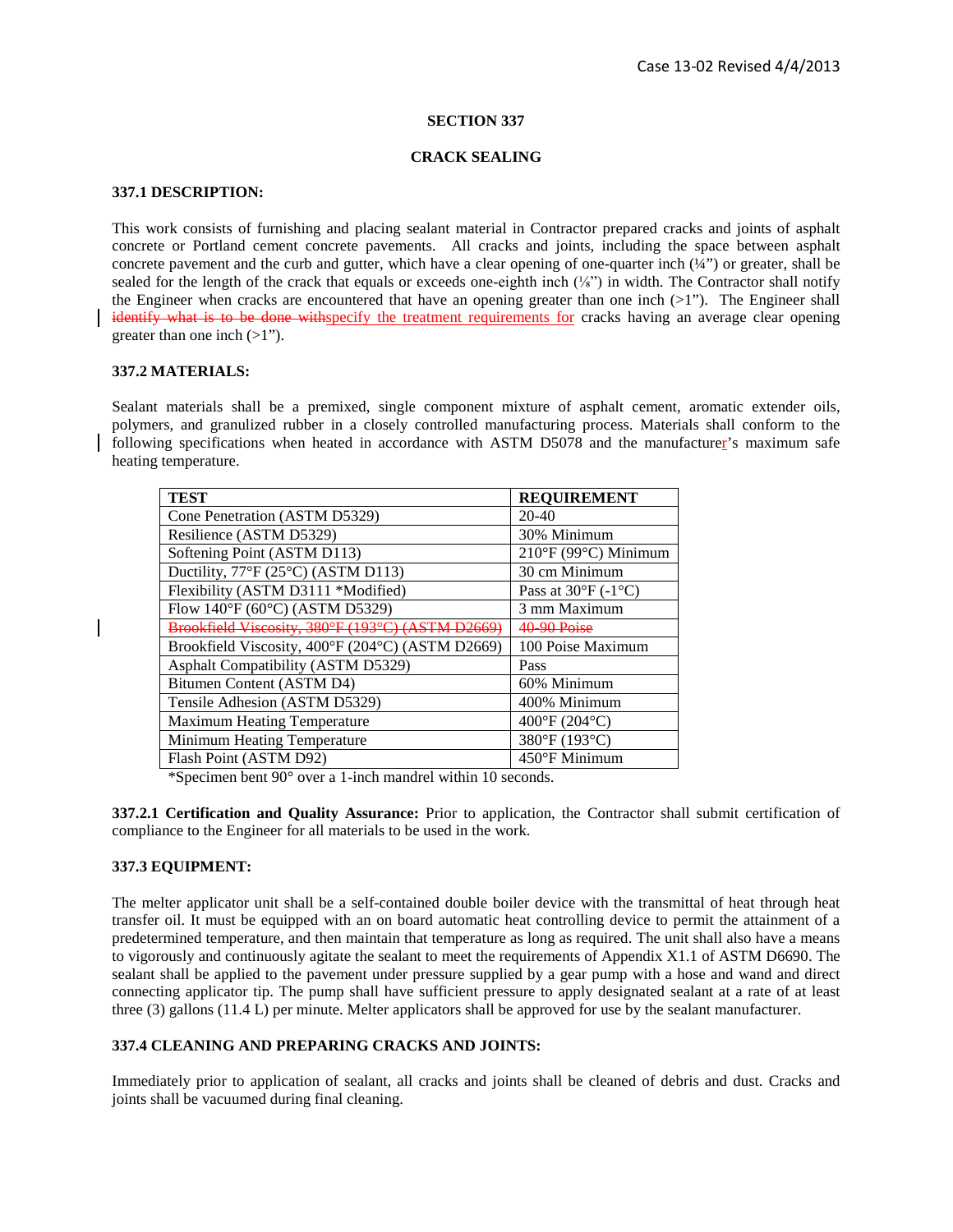**337.4.1 Routing:** Routing, when specified, shall create a sealant reservoir. Cutting should remove at least <sup>1</sup>/<sub>8</sub>" from each side and produce vertical, intact surfaces with no loosely bonded aggregate. Routing of joints and cracks shall produce a reservoir having a nominal size of ¾" wide x ¾" deep. Variations from the nominal size are subject to acceptance or rejection at the engineer's discretion.

**337.4.2 Vacuuming:** Final cleaning shall thoroughly clean cracks and joints to a minimum depth of 1". The vacuum unit shall use high pressure 90 psi minimum, dry oil free compressed air to remove remaining dust. The high pressure tool shall be integral with a vacuum unit to collect the dust and residue. Both sides of the crack or joint shall be cleaned. Surfaces will be inspected to assure adequate cleanliness and dryness.

# **337.5 APPLICATION:**

**337.5.1 Weather**: In no case shall sealant be placed during damp roadway conditions such as wet roadway surfaces or damp material inside the cracks. Operations stopped by the Engineer, due to weather, shall be at no additional cost to the contracting Agency. If installing at night, ensure that dew is not forming on the pavement surface.

Sealant material shall only be applied when pavement temperature exceeds 40°F (4°C). If pavement temperature is lower than 40°F (4°C), it may be warmed using a heat lance that puts no direct flame on the pavement.

**337.5.2 Temperature:** Sealant temperatures should be maintained at the maximum heating temperature recommended by the manufacture.

**337.5.3 Placement of Sealant**: The sealant shall be applied in cracks, joints, and sealant reservoirs uniformly from bottom to top and shall be filled without formation of entrapped air or voids.

Cracks and joints shall be slightly overfilled then leveled with a 3" sealing disk or v-shaped squeegee to create a neat band extending approximately 1" on each side of the crack or joint for surface waterproofing. The band shall be as thin as possible and shall not extend more than ⅛ inch above the pavement surface.

If the pavement is to be overlaid with Hot Mix Asphalt within six months of sealant application, cracks shall be routed, and sealant placement shall be recessed ¼" in the crack or joint reservoir with no over band. If routing is not used, the sealant over band thickness and width should be kept as narrow and thin as possible.

During and after placement of the sealant, the Contractor shall protect against harm to persons or animals that may be exposed to the hot material.

**337.5.4 Unacceptable Work**: The Contractor, at no additional cost to the contracting Agency, shall correct unacceptable work. Unacceptable work shall include, but not be limited to, unsealed cracks, material wastage on the sides of the roadway, and excess quantities of material on the roadway that adversely affects driving.

Correction of unacceptable work shall be accomplished within five working days after notification from the Engineer of the unacceptable work. The Contractor shall not progress to a new area until the unacceptable work is corrected to the satisfaction of the Engineer.

**337.5.5 Reporting Requirements:** The Contractor shall meet with the Engineer or the Engineer's designated representative on a daily basis and supply a signed daily report indicating the amount of crack sealant material applied for the day in total pounds and total square yards of pavement sealed. In addition, the Contractor shall supply the Engineer with the dates of completion of each road segment.

## **337.6 OPENING TO TRAFFIC:**

Sealant material shall not be exposed to traffic until fully cured. If the sealed area must be open to traffic, blotter material shall be applied to the surface of all uncured sealant material.